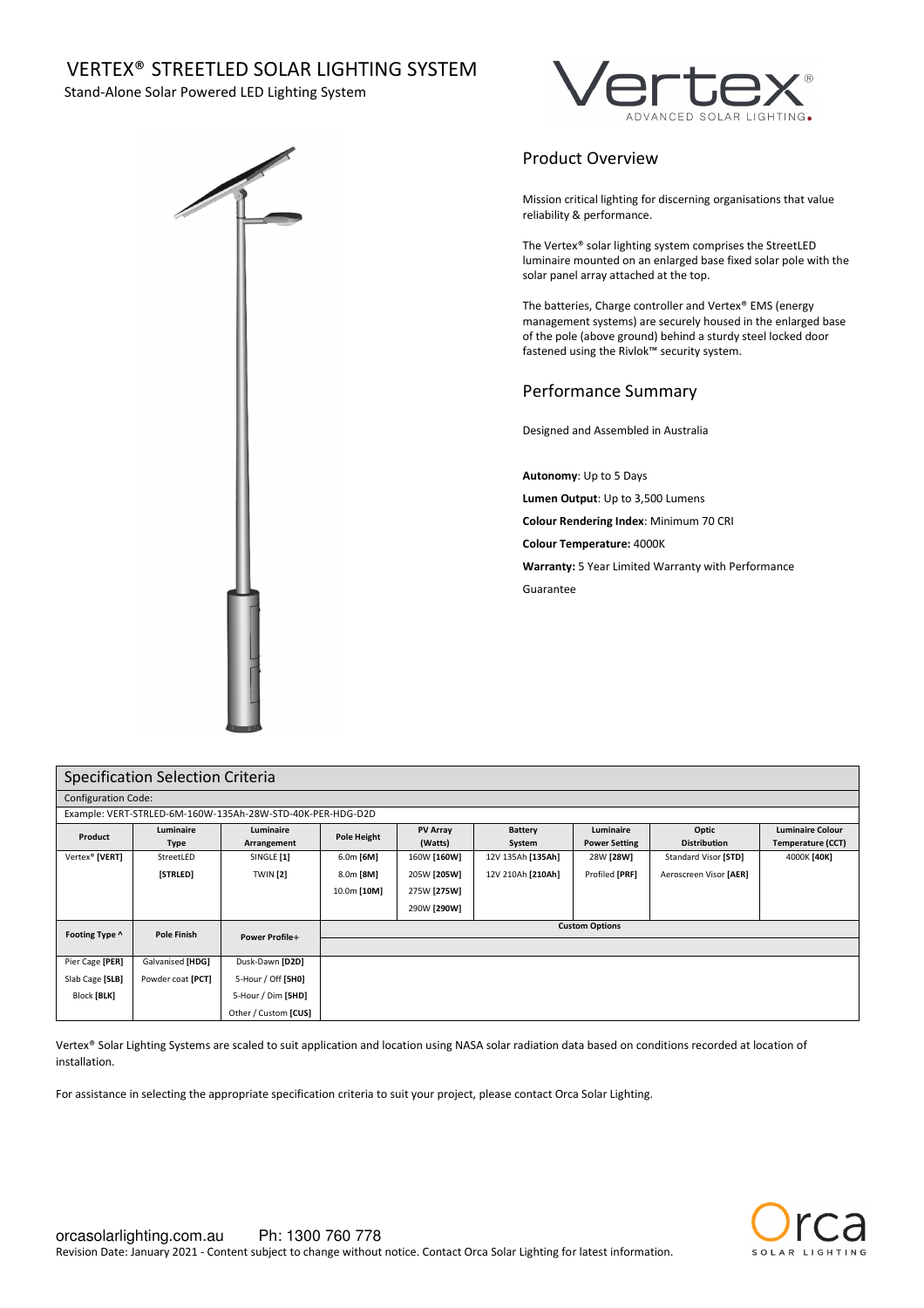

# Standard Visor



### Aeroscreen Visor



### **PRODUCT DESCRIPTION**

Engineered and crafted in Australia, the StreetLED MKII is a high-performance luminaire designed specifically to meet Australian/New Zealand minor road lighting requirements.

The optical system with LED light source is optimised to provide the maximum spacing complying with AS1158- 3.1 Category P.

The optical chamber sealed to IP66 ingress protection and the self-cleaning visor minimises light loss due to dirt accumulation, reducing maintenance and resulting in a highly energy efficient luminaire

| <b>Power Setting</b> | 4000K              |  |  |  |
|----------------------|--------------------|--|--|--|
|                      | Initial Lumens*    |  |  |  |
| 14W                  | 2,146              |  |  |  |
|                      | (Standard Visor)   |  |  |  |
| 14W                  | 2,068              |  |  |  |
|                      | (Aeroscreen Visor) |  |  |  |
|                      | 3,466              |  |  |  |
| 28W                  | (Aeroscreen Visor) |  |  |  |

\* Estimated lumen output at designated power level de-rated from initial (28 Watt)

### **Optical Characteristics:**

- CCT: Available in 4000K and 3000K
- $\bullet$  CRI $\cdot$  > 70
- Optical chamber sealed to IP66

### **Environmental & Standards:**

- Ambient Operation Temps: -10 to 40°C
- EMC compliant: AS/NZS CISPR15, AS/NZS 60598.1 &AS/NZS TS
- 1158.6: Luminaires Performance

### **PRODUCT / PERFORMANCE SUMMARY**

- High performance street luminaire
- Designed specifically to meet Australian/New Zealand road lighting standards
- The optics and LED light source are optimised to provide the maximum spacings complying
- with AS1158-3.1 Category P
- Available with self-cleaning Standard or Aeroscreen visor
- The self-cleaning visor minimises light loss due to dirt
- accumulation, resulting in a highly energy efficient and low maintenance luminaire
- Optical chamber sealed to IP66 ingress protection
- Minimum 70 CRI
- CCT 4000K (standard)

### **Mechanical Characteristics:**

- Pressure die-cast aluminium body (marine grade)
- Weight: 6.1kg
- Self-cleaning acrylic visor (Standard visor)
- IP66 optical chamber
- Stainless 304 steel access clips
- Easy to replace visor hinged with quick access clips
- 27mm to 34mm Spigot Entry
- Hinged driver compartment cover with quick access clips